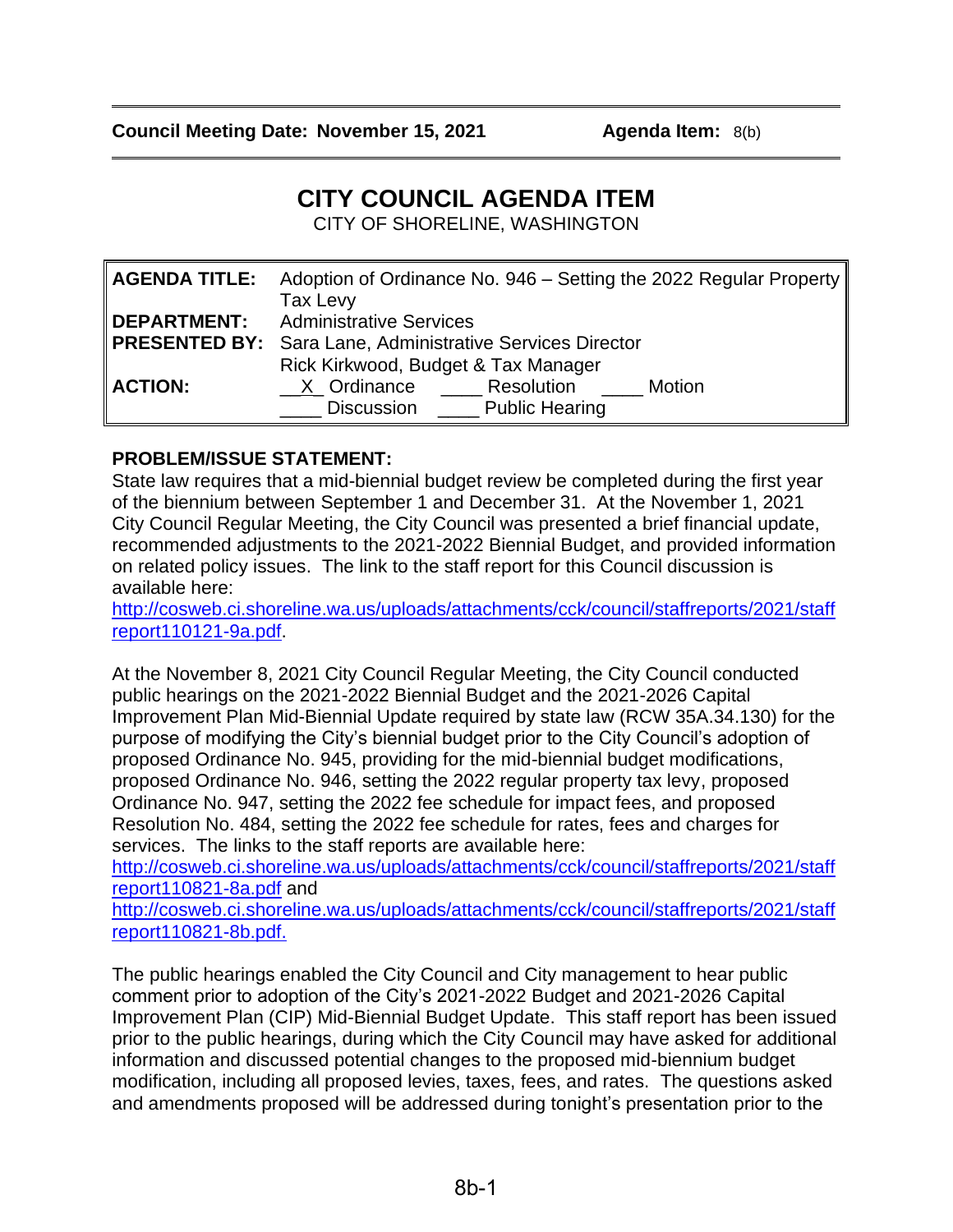scheduled adoption of proposed Ordinance No. 946 establishing the City's 2022 regular property tax levy.

# **Regular Property Tax Levy**

State law (RCW 84.55.0101) limits the annual growth of the City's highest regular property tax levy to the lower of the Implicit Price Deflator (IPD) or 1% without voter approval. Since the City belongs to both a fire district and library district, the levy rate is also limited to \$1.60 per \$1,000 of assessed valuation (AV) if these districts are levying their maximum amount. However, the City's Proposition 1 in 2016 included a provision to raise the annual 1% limitation to an annual escalator based upon the June-to-June percentage change of the Consumer Price Index for all Urban Consumers for the Seattle-Tacoma-Bellevue area (CPI-U) in accordance with RCW 84.55.050. The City is able to apply the annual increase percentage of 5.52134% for 2022 to the City's highest regular property tax levy of \$14,227,246 for 2021 and add the new construction levy and a one-time relevy for prior year refunds. It is important to note that because of the City's Proposition 1 approved by voters in 2016, the regular property tax levy should be established annually even though the City Council adopted a budget for the 2021-2022 biennium on November 16, 2020 and subsequently amended through April 2021.

Based on the latest information provided by the King County Assessor's Office, the regular property tax levy represents a dollar increase of \$785,535 and a percentage increase of 5.52134% from the levy amount of the previous year, excluding the addition of new construction, improvements to property, any increase in the value of state assessed property, and administrative refunds made as shown below:

|                              | Amount       |
|------------------------------|--------------|
| 2022 Regular Levy            | \$15,248,023 |
| Less 2021 Levy               | 14,227,246   |
| <b>Less New Construction</b> | 200,000      |
| Less Refunds                 | 35,242       |
| <b>Total Increase</b>        | \$785,535    |
| <b>Percent Increase</b>      | 5.52134%     |

## **FINANCIAL IMPACT:**

It is anticipated the 2022 Regular Levy will total approximately \$15.248 million. Based on the latest information provided by the King County Assessor's Office, the regular property tax levy represents a dollar increase of \$785,535 and a percentage increase of 5.52134 percent from the levy amount of the previous year, excluding the addition of new construction, improvements to property, any increase in the value of state assessed property, and administrative refunds.

# **RECOMMENDATION**

Staff recommends that the City Council adopt Ordinance No. 946 establishing the City's 2022 regular property tax levy.

# **ATTACHMENTS:**

Attachment A: Proposed Ordinance No. 946 setting the 2022 regular property tax levy

Approved By: City Manager *DT* City Attorney *MK*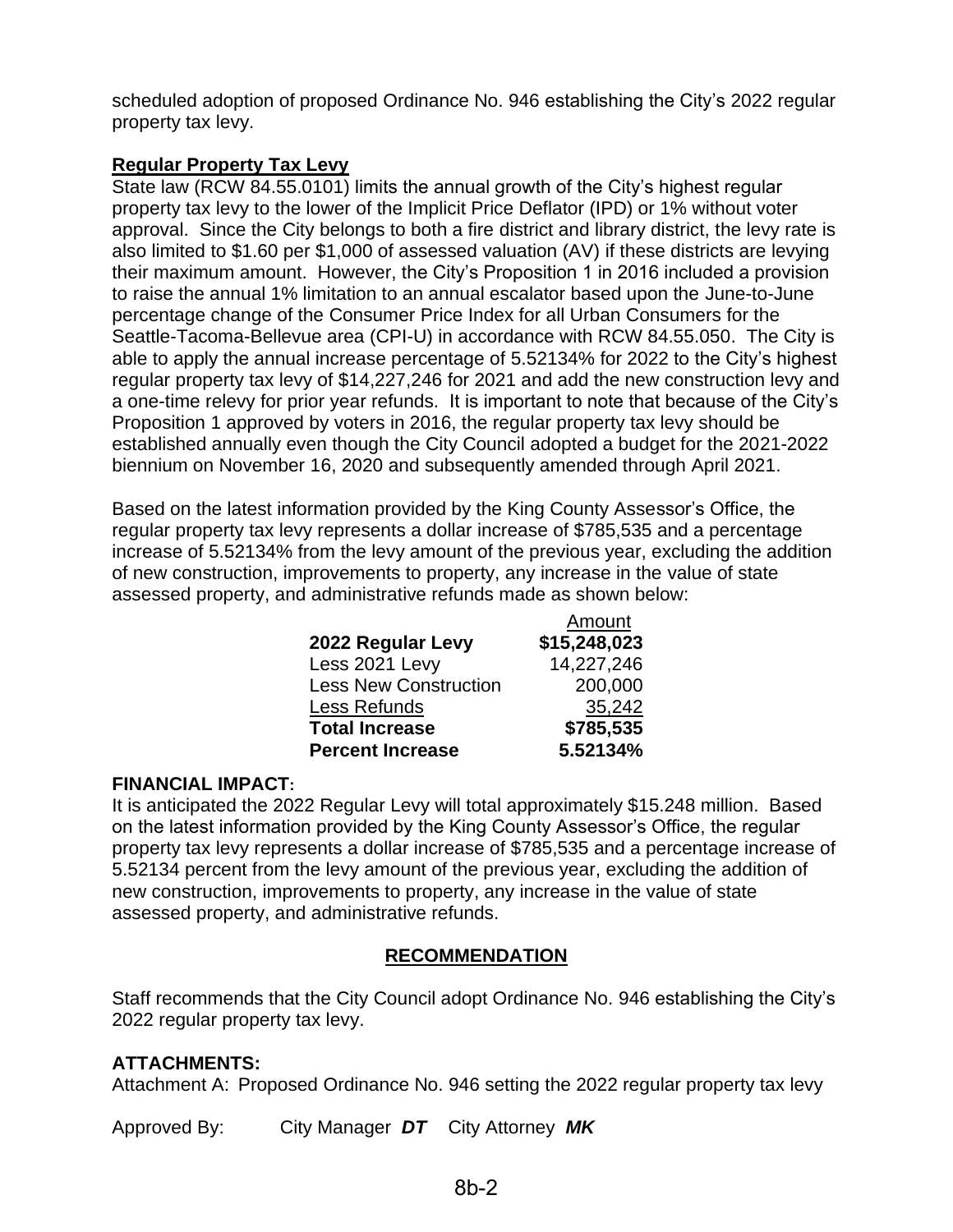#### **ORDINANCE NO. 946**

### **AN ORDINANCE OF THE CITY OF SHORELINE, WASHINGTON LEVYING THE GENERAL TAXES FOR THE CITY OF SHORELINE IN KING COUNTY FOR THE FISCAL YEAR COMMENCING JANUARY 1, 2022, THE SECOND YEAR OF THE CITY OF SHORELINE'S 2021-2022 FISCAL BIENNIUM, ON ALL PROPERTY BOTH REAL AND PERSONAL, IN SAID CITY, WHICH IS SUBJECT TO TAXATION FOR THE PURPOSE OF PROVIDING SUFFICIENT REVENUE TO CONDUCT CITY BUSINESS FOR THE SAID FISCAL YEAR AS REQUIRED BY LAW.**

WHEREAS, pursuant to RCW 35A.33.135, the City Council for the City of Shoreline and the City Manager have considered the City's anticipated financial requirements for 2022 and the amounts necessary and available to be raised by ad valorem taxes on real, personal, and utility property; and

WHEREAS, pursuant to RCW 84.55.120, a properly noticed public hearing was held on November 8, 2021 to consider the revenue sources including the 2022 regular property tax levy; and

WHEREAS, on November 8, 2016, Shoreline Proposition No. 1 (Basic Public Safety, Parks & Recreation, and Community Services Maintenance and Operations Levy) limiting annual levy increases for the years 2018 to 2022 to the June-to-June percentage change in the Seattle/Tacoma/Bellevue CPI-U was approved by the voters; and

WHEREAS, the maximum change from the 2021 levy to be used for calculating the 2022 regular levy, in addition to new construction, is based on the CPI-U index change from June 2020 to June 2021 which is 5.52134 percent, applied to the City's highest previous levy of \$14,227,246.00;

#### **NOW THEREFORE, THE CITY COUNCIL OF THE CITY OF SHORELINE, WASHINGTON, DO ORDAIN AS FOLLOWS:**

**Section 1. Regular Property Tax Levy.** Based on the voter-approved limitation on annual levy increases, the City Council of the City of Shoreline has determined that the property tax levy for the year 2022 is fixed and established in the amount of \$15,248,023.00. This property tax levy, excluding the addition of new construction, improvements to property, any increase in the value of state assessed property, any annexations that have occurred, and administrative refunds made represents a dollar increase of \$785,535.00 and a percentage increase of 5.52134 percent from the levy amount of the previous year, as shown below:

|                              | <b>Amount</b> |
|------------------------------|---------------|
| 2022 Regular Levy            | \$15,248,023  |
| Less 2021 Levy               | 14,227,246    |
| <b>Less New Construction</b> | 200,000       |
| Less Refunds                 | 35,242        |
| <b>Total Increase</b>        | 785,535       |
| <b>Percent Increase</b>      | 5.52%         |